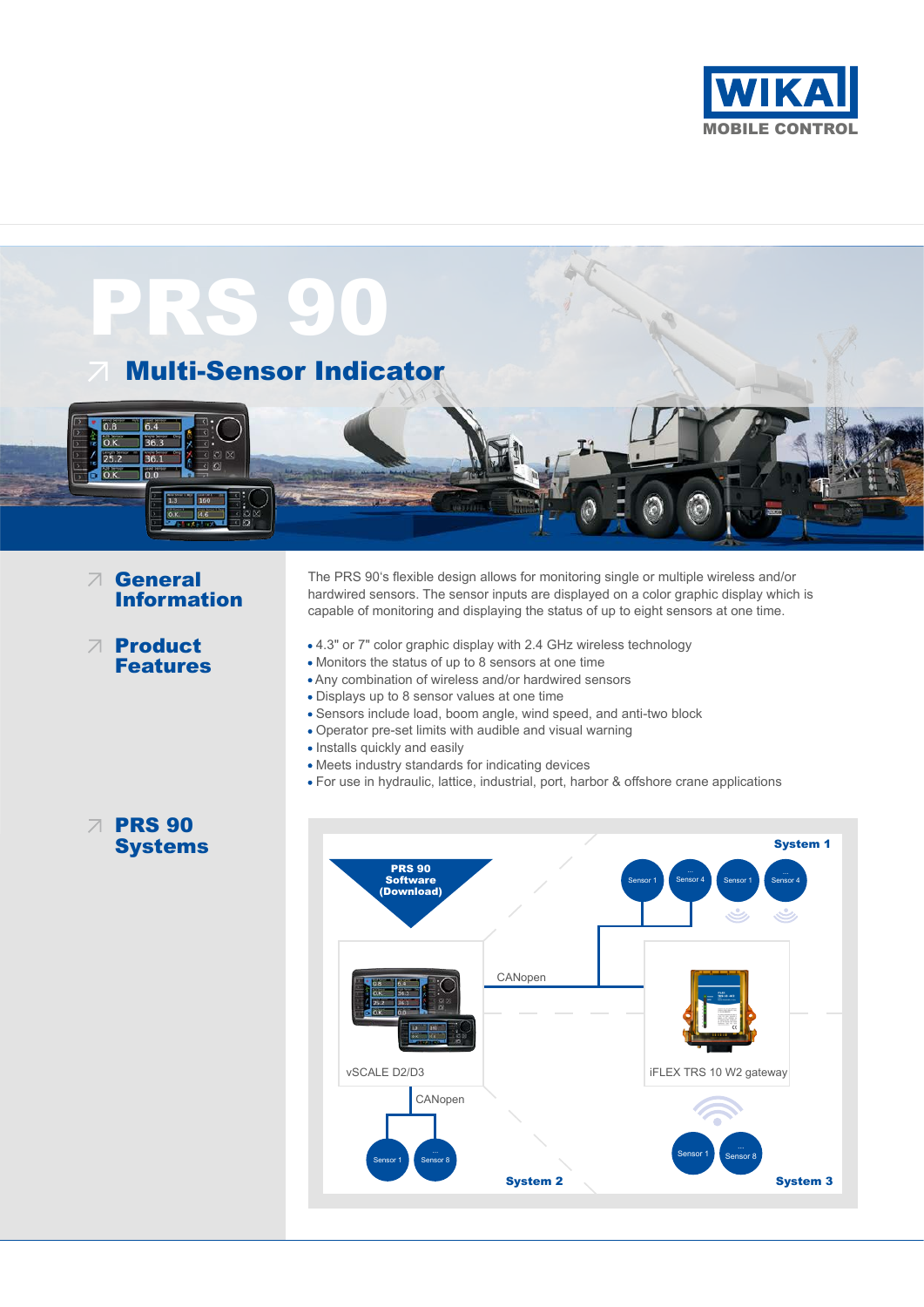# Gateway

### TRS 10 W2 Wireless Transceiver

- Wireless to CAN gateway
- Connects up to eight sensors
- Easy CAN Bus configuration
- IP66/67 rating
- Supply voltage between 10...30 V DC



## Wireless Sensor **Options**

#### Wireless Wind Speed Sensor

- Three-cup wind speed sensor
- Operating in adverse environments
- Quick pivot pedestal mount for quick and easy installation
- Accuracy: 1 mph
- Full scale: 25 mph

#### Wireless Anti-Two Block Switch

- Quick & easy installation
- Moves easily between mainboom & jib
- Rugged design (sealed & potted)
- Mounts to existing A2B hole pattern
- Uses proven PAT A2B Switch

### Wireless Angle Sensor

- Accuracy of 0,5°
- Compact and durable design
- Wide temperature range

### Wireless Load Cell

- Load measured to an accuracy of 1 %
- Easy installation on headache ball or hook block (dead end)
- Capacity: 3 to 15 t
- Durable stainless steel design







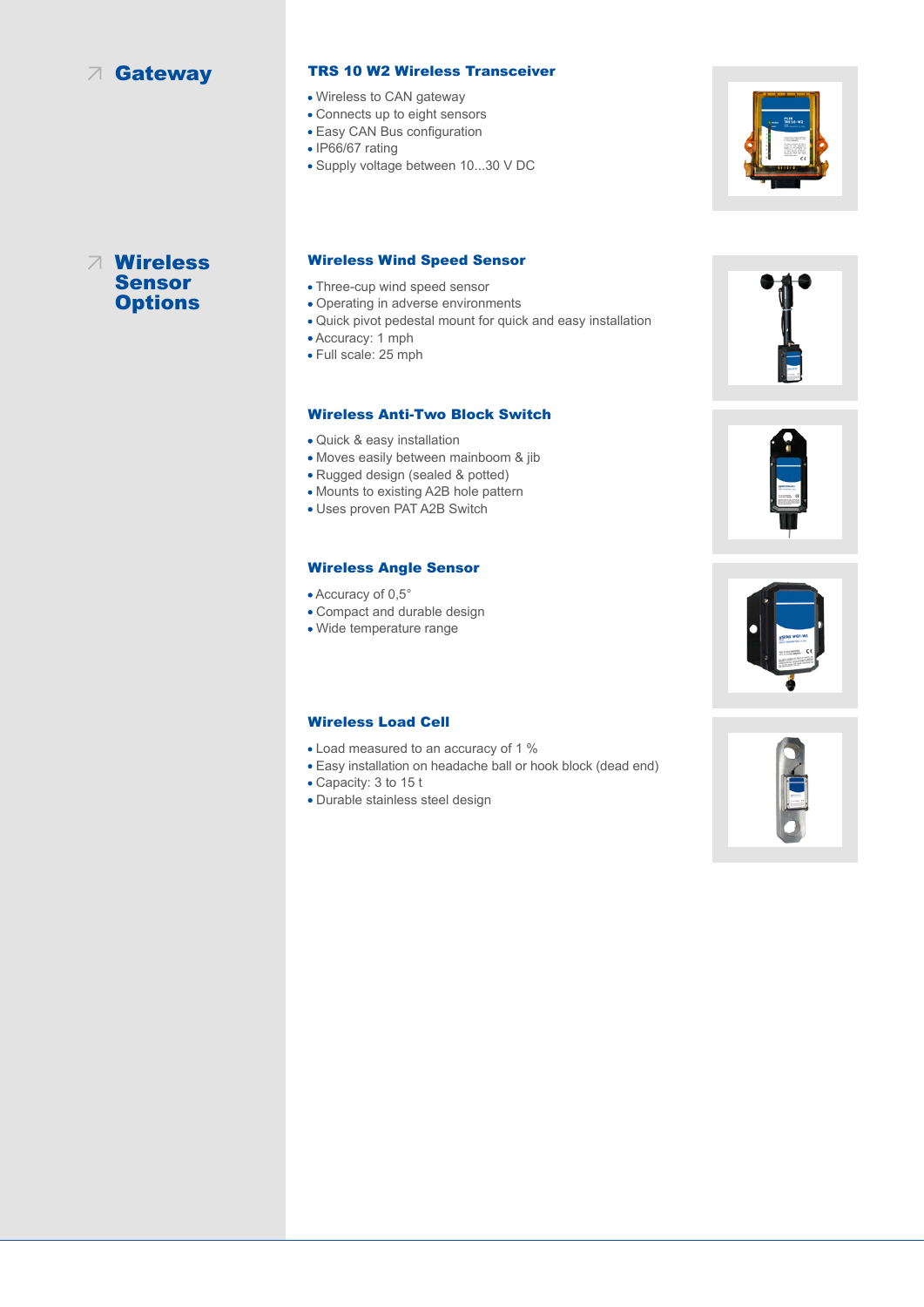# Hardwired **Sensor Options**

#### fSENS KMD - Load Cell

- Compact and robust design
- Capacity: 10 t and / or 20 t
- Adaptable to any application
- Modular structure: steel bushing, ball bearings of different diameters

## fSENS SKM - Line Rider

- Force measurement for running cables
- Size options: 1/2", 5/8", 3/4", 7/8", 1", 1 1/8"
- Simple retrofit without need for structural change
- Minimal structural height
- Minimal cable wear due to minimal deviation angle

### iSENS HES - Anti-Two Block Switch

- Assists in reducing equipment damage by preventing the hook block from contacting the boom tip on cranes and other lifting equipment.
- Electrical switch element is completely sealed in the housing
- Corrosion-proof, light metal alloy housing

#### gSENS WGX 360 - Angle Sensor

- Measuring range: +/-180°
- Interface: CANopen interface
- Operating temperature: -40°C to +85°C
- Protection Class: IP69k (connected) EN 60529

#### gSENS LWG - A2B Length & Angle Reel

- Options: Short boom (49' tele, 72' total)/Long boom (114' tele, 137' total)
- Length range: up to 55 m
- Angle range: -90° to + 90°/-180° to +180°
- Output signal: 4…20 mA/CANopen
- Supply voltage: 9…36 V DC/16…30 V DC/10…30 V DC
- Protection class: IP66/67
- Temperature range: -40°C to +70°C

#### Hardwired Camera Option

- Horizontal or vertical camera orientation
- Shock and vibration resistant
- IP68/IP69k protection class rating
- Operating temperature: -40°C to +85°C
- Kit Includes:
- Orlaco (FAMOS) camera
- Magnetic camera mount
- Cable assemblies